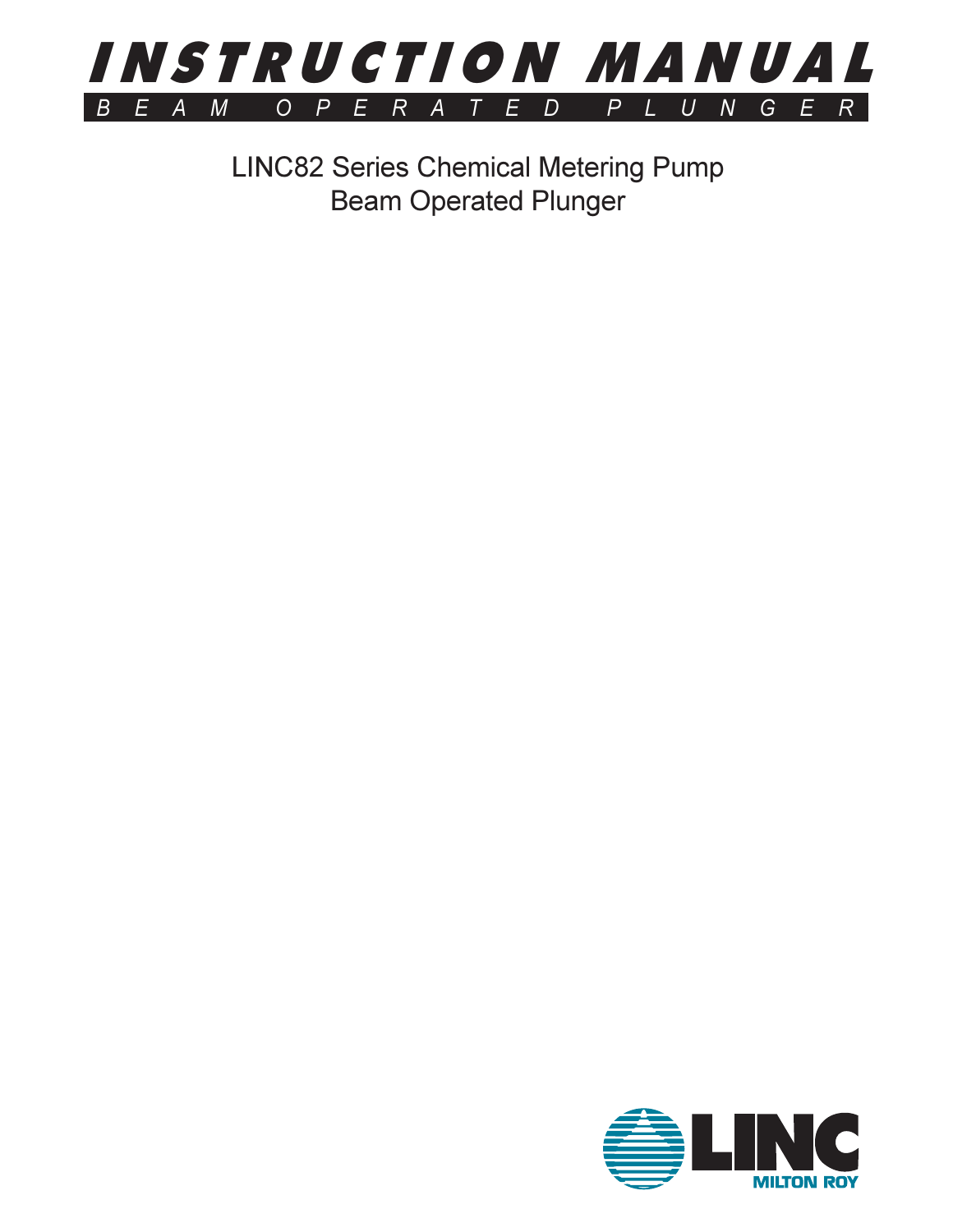### *METERING PUMPS*  $\overline{O}$  $\overline{D}$  $\overline{D}$  $\overline{M}$  $\boldsymbol{P}$ F

### To Order, Call 800.455.LINC

Or FAX your order anytime to 215, 293, 0498

### **For the Nearest Authorized**

### **Representative:**

By Telephone: 800.455.LINC for the US & Canada, 215.293.0465 or 215.441.0800 for International customers By Fax: 215.293.0498 E-mail:

# LINCORDERS@MILTONROY.com

### **Technical Support**

By Telephone: 800.455.LINC or 215.293.0498 By E-mail: INFO@LINCPUMPS.com

### **Convenient Hours**

Our phone lines are open Monday  $-$  Friday 8:00 AM  $-$  4:45 PM (EST)

### **LINC Warranty**

Three year limited warranty on all our products against defects in materials.

### **LINC Technical Support**

Technical service and support begins with an easy toll-free call. Many times, our experienced customer service reps can isolate and resolve problems over the phone or provide a referral to our authorized representatives nationwide. We also offer factory repair services with facilities in Ivyland. PA. if a warranty issue that cannot be resolved locally.

### **Purchase Orders**

All mail-in purchase orders must be signed by an authorized person. When ordering please list:

- Quantity
- Description of Items
- Shipping Address
- Billing Address
- Purchase Order Number

### **Request for Quotation - RFQ's** Please send RFQ's to:

# By Mail:

Linc Milton Roy Attn: Customer Service 201 Ivyland Road Ivyland, PA 18974 USA Bv Fax: 1.215.293.0498 By E-mail: Lincorders@miltonroy.com

### **Freight Charges**

All shipments are F.O.B., Ivyland, PA, USA. Shipping and handling are included on the invoice, prepay and add.

### **Terms**

With credit approval, net 30 days.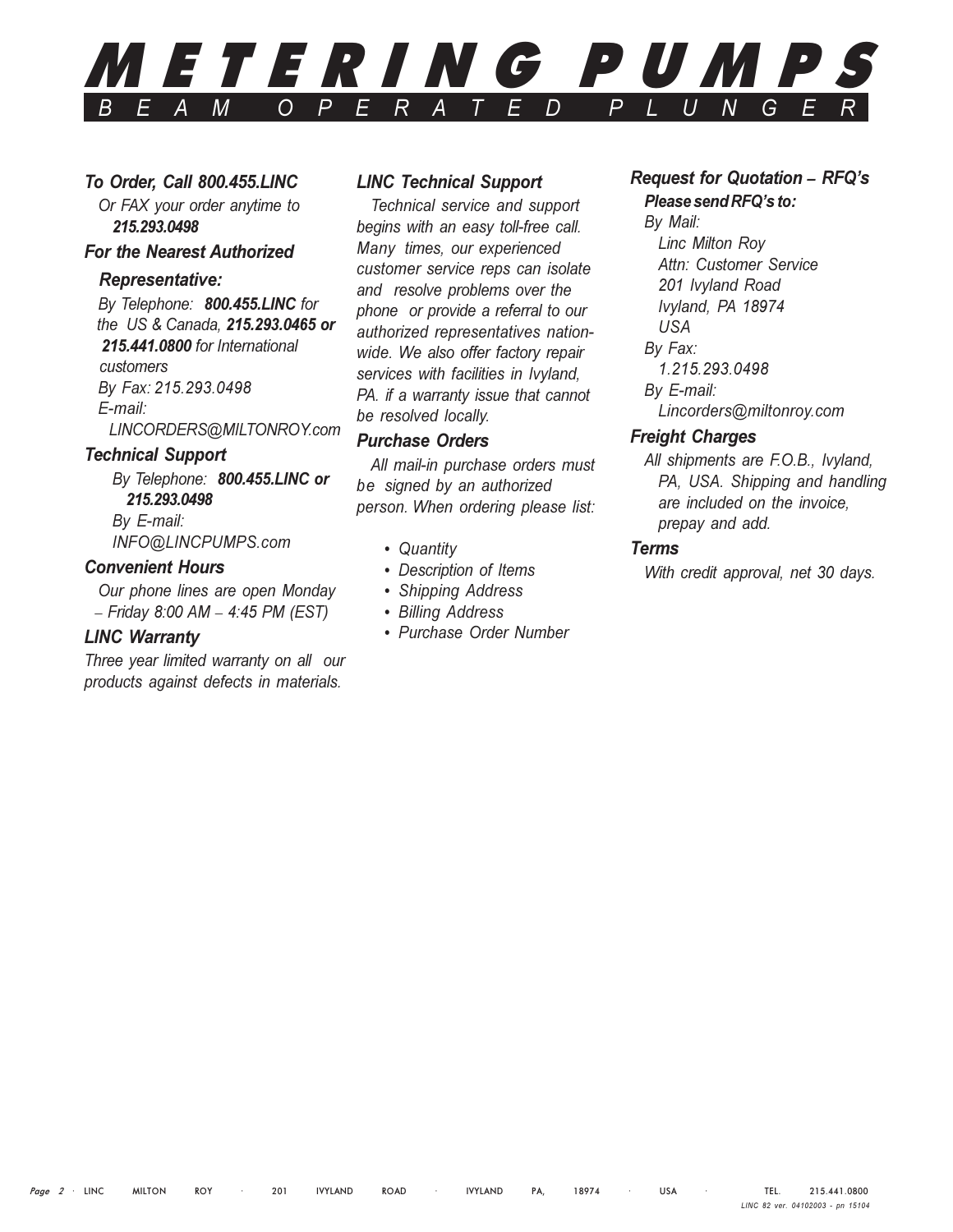

### **Assembly Drawings & Parts Lists**



Page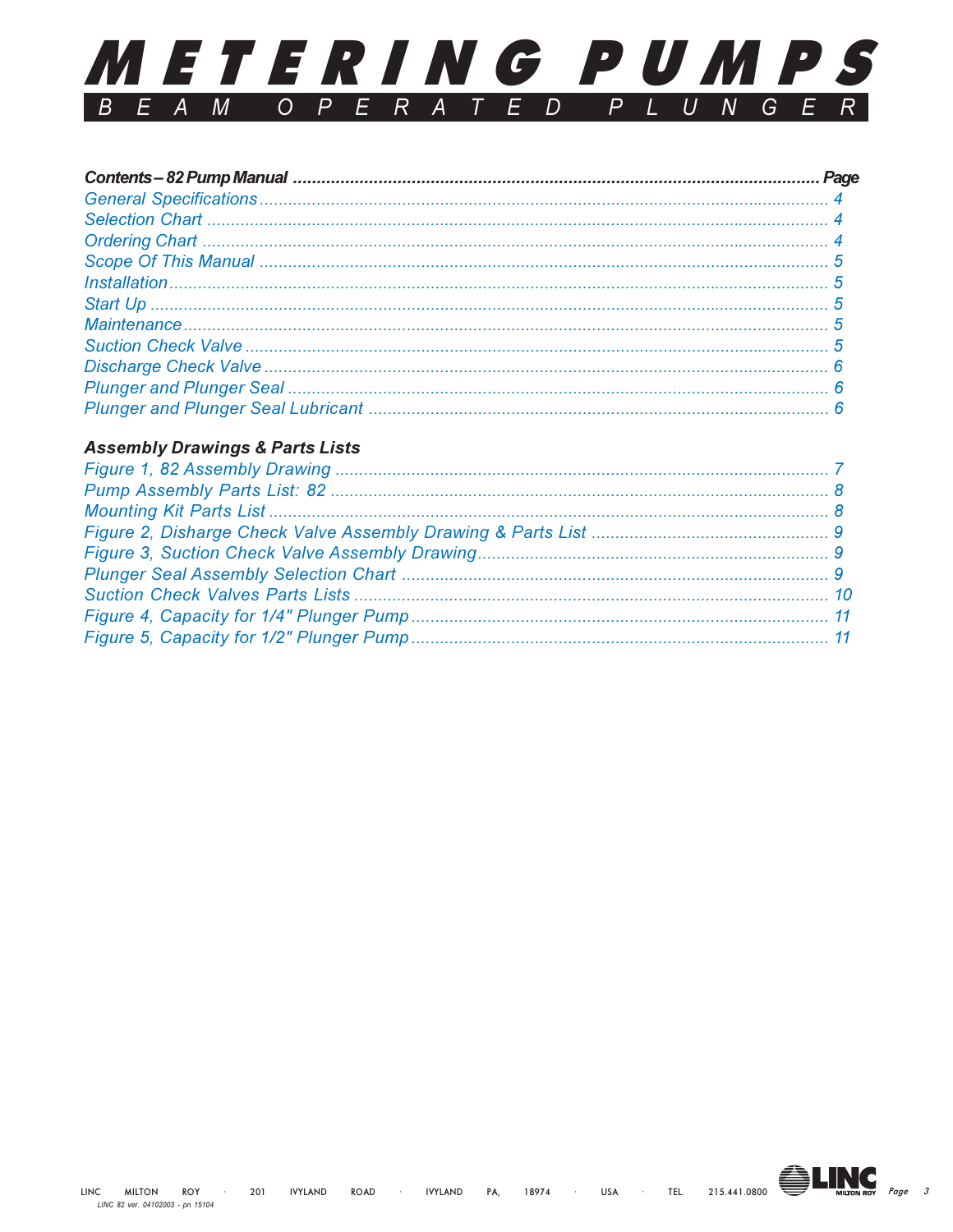### <span id="page-3-0"></span>*TERING PUMP*  $\Omega$  $\boldsymbol{P}$  $\overline{D}$ D М G

| <b>Wetted Parts:</b> |                         | <b>Plunger Sizes:</b>      | 1/4" & 1/2" plunger diameters   |
|----------------------|-------------------------|----------------------------|---------------------------------|
| Pump Body:           | 316 Stainless Steel     | Pressure:                  | To 3,000 psi, maximum           |
| Plunger:             | 17-4 PH Stainless Steel | <b>Optional Materials:</b> | 316 Stainless Steel, Hastelloy, |
| Plunger Seal:        | Refer to Ordering Chart |                            | Monel, & Titanium               |
| <b>Check Valves:</b> |                         |                            |                                 |
| Body:                | 316 Stainless Steel     |                            |                                 |
| Ball:                | 316 Stainless Steel     |                            |                                 |
| Spring - Discharge:  | 316 Stainless Steel     |                            |                                 |
| Seat:                | TFE, Standard           |                            |                                 |

| The LINC 82 Series: Beam-Operated Plunger Pump Selection Chart |                     |                             |                                      |                                    |                                      |                                   |                            |                                |                         |
|----------------------------------------------------------------|---------------------|-----------------------------|--------------------------------------|------------------------------------|--------------------------------------|-----------------------------------|----------------------------|--------------------------------|-------------------------|
| Model<br>Number                                                | Plunger<br>Diameter | Maximum<br>Rate<br>Gal/24Hr | <b>Maximum</b><br>Rate<br>Liter/24Hr | <b>Minimum</b><br>Rate<br>Gal/24Hr | <b>Minimum</b><br>Rate<br>Liter/24Hr | <b>Maximum</b><br>Pressure<br>PSI | Maximum<br>Pressure<br>Bar | Volume<br>Per<br><b>Stroke</b> | <b>Stroke</b><br>Length |
| $82 - 11$                                                      | 1/4"                | 5.00                        | 19.0                                 | 0.25                               | 1.0                                  | 3.000                             | 207                        | $0.8$ $cc$                     | 4 <sub>II</sub>         |
| $82 - 12$                                                      | 1/2"                | 20.0                        | 76.0                                 | 00،،                               | 4.0                                  | .500                              | 103                        | $3.2\,cc$                      | $\overline{AB}$         |

### Notes:

1. Pump rate is dependent on beam actuation frequency.

2. One beam turnbuckle is included as standard 82 Series equipment.

### **Ordering Chart: LINC 82 Series Beam Operated Plunger Pump**

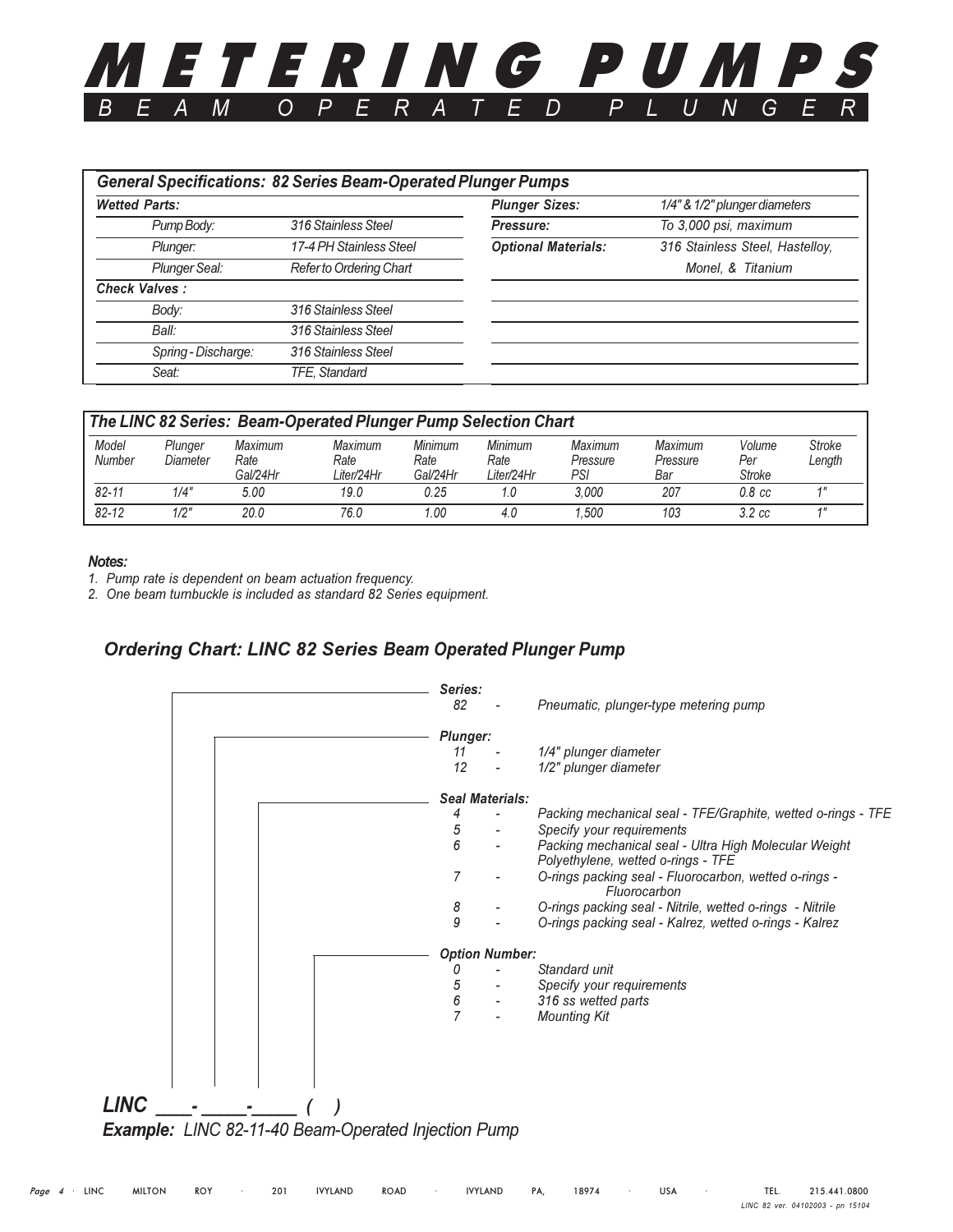<span id="page-4-0"></span>

### **Scope Of This Manual:**

This manual describes the **LINC82 Chemical Metering Pump.** which is a beam-operated plunger pump.

### Installation:

This pump requires a flooded suction and must be located lower than the chemical supply tank. Vertical installation of the pump body is required.

- 1. Bolt or weld the pump mounting bracket from the mounting kit to the steel base of the pumping unit. It is recommended that the chemical pump is mounted so that the cable (wire rope) is as close to vertical as possible.
- 2. Attach the cable assembly from the mounting kit to the walking beam near the fulcrum point of the pumping unit with the beam clamp provided. Ensure that the cable does not interfere with the walking beam supports. Refer to Figures 4 or 5 of this manual for desired stroke length.
- 3. Attach the cable to the turnbuckle of the chemical pump using the cable clamp provided (fig. 1, item 23).
- 4. Adjust the cable length to obtain desired approximate plunger stroke length. Final adjustment of the stroke may be obtained with the turnbuckle.
- 5. Secure the turnbuckle position with locknuts (fig. 1, *items* 22 & 24).

**Caution:** Care must be exercised to assure that the cable is of sufficient length and is attached to the walking beam at a point so that the plunger stroke does not exceed 1".

- 6. Connect the suction line from the chemical drum through a filter or strainer to the suction check valve (fig. 1, item 14).
- 7. Connect the discharge line from the discharge check valve to the desired location (fig. 1, item 15).

Note: An inline check valve at the point of injection is recommended to prevent back flow to the pump during shutdown or servicing.

### Start-Up:

- 1. To prime the pump, loosen the bleed screw to vent the trapped air allowing the liquid (chemical) to flow into the pump chamber (fig. 1, item 12). Tighten the bleed screw.
- 2. Start the pump and run for a minimum of one minute. Then, open the bleed screw again to evacuate all the remaining air or gas from the pump chamber.

Refer to Figures 4 or 5 for desired injection rate. Determine the stroke length by adjusting the cable and turnbuckle. Stroke length must be adjusted when changes are made to the pumping unit cycles per minute to maintain a fixed rate of flow.

If a drum gauge has been installed, depress test level on drum gauge to cause the pump suction to be drawn from the gauge glass. With a stop watch, note the change of liquid level on drum gauge glass for one minute. Most drum gauge scales are calibrated directly in quarts per day for one minute of operation. The liquid level remaining in the drum is displayed on the gauge with the test level released.

### **Maintenance:**

Pump parts are subject to normal wear and must be inspected and replaced as necessary. Inspection and maintenance frequency depends on severity of service conditions. Instructions are given in this section for maintaining the pump as units; i.e. suction check valve, discharge check valve and plunger packing.

## **Suction Check Valve,**

Figure 1, item 14 & Figure 3:

- 1. Assure that the pump is isolated from the rest of the system.
- 2. Disconnect the piping from the check valve.
- 3. Unscrew the check valve body (fig. 3, item 1) from the pump lower housing (fig. 1, item  $13$ ).
- 4. Remove and discard the o-rings (fig. 3, items  $3 \& 4$ ).
- 5. Inspect the ball for damage (fig. 3, item 2). Replace if necessary. Reassemble the check valve using new o-rings. If the seat o-ring is Teflon, install it into the check valve

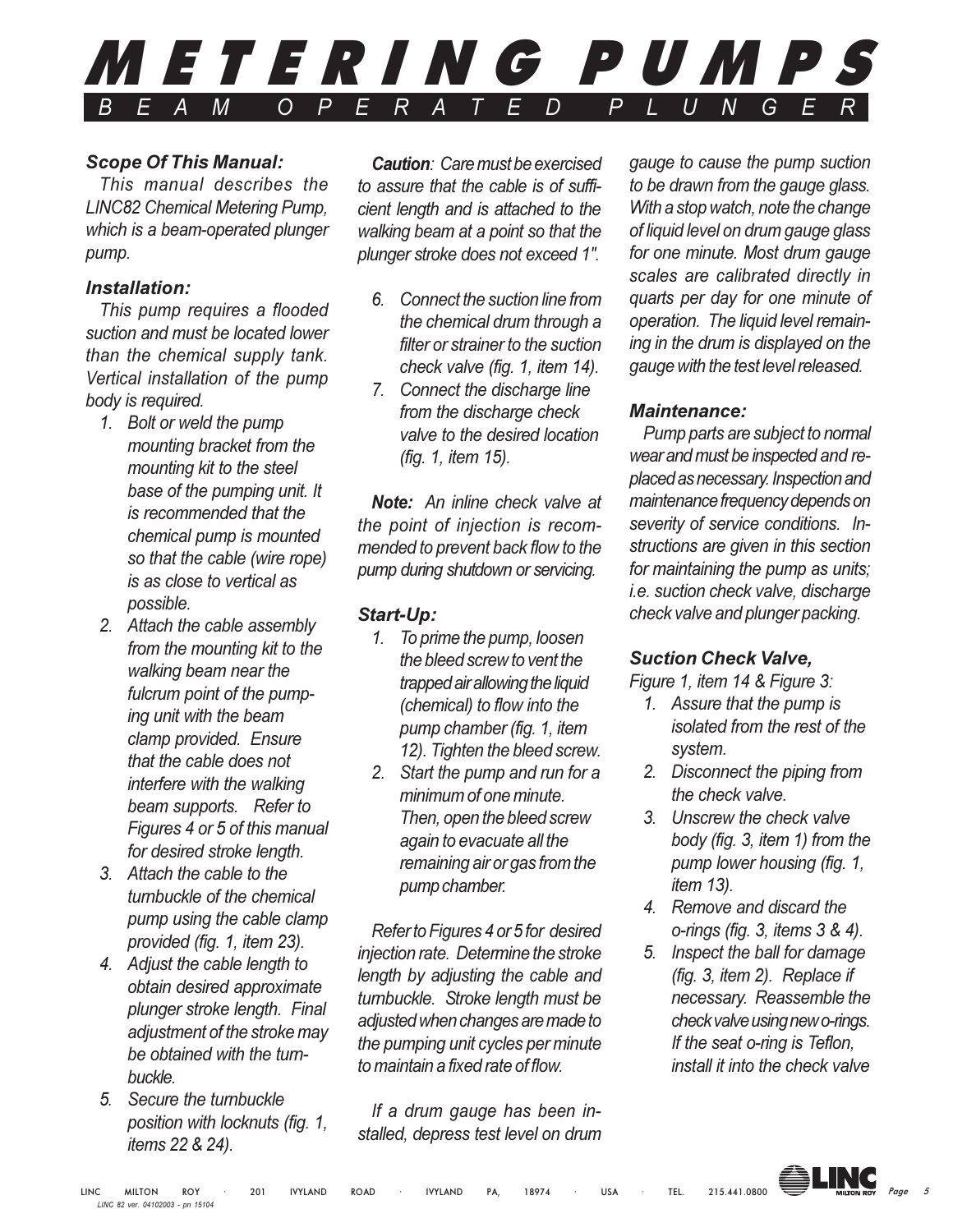<span id="page-5-0"></span>

body (fig. 3, item 1) and "peen" the ball onto the seat to ensure proper sealing.

- 6. Install the repaired suction check valve into the pump body. Tighten securely.
- 7. Reconnect the suction piping.

### **Discharge Check Valve,**

Figure 1, item 15 & Figure 2:

- 1. Assure that the pump is isolated from the rest of the system.
- 2. Disconnect the piping from the check valve.
- 3. Unscrew the check valve body (fig. 2, item 1) from the pump lower housing (fig. 1, *item* 13).
- 4. Remove and discard the o-rings (fig. 2, items 4 & 5).
- 5. Inspect the ball and spring (fig. 2, items  $2 & 3$ ) for damage. Replace if necessary. Reassemble the check valve using new o-rings. If the seat o-ring is Teflon, install in into the pump lower housing (fig. 1. item 13) and "peen" the ball onto the seat to ensure proper sealing.
- 6. Install the repaired discharge check valve into the pump lower housing. Place the ball on the o-ring seat followed by the spring (small end of the spring toward the ball) and screw the discharge check valve body into the pump lower housing. Tighten securely.
- 7. Reconnect the discharge piping.

## **Plunger and Plunger Seal,**

Figure 1, item 6 & 16:

- 1. Assure that the pump is isolated from the rest of the svstem.
- 2. Remove the pin retainer and pins separating the plunger assembly from the beam (fig. 1. items 4 & 5). Remove the retaining ring and loosen the set screw and separate the swivel ring (fig. 1, items 7, 9 & 8) from the packing block.
- 3. Grasp the plunger assembly (fig. 1, item 6) and pull up out of the packing block (fig. 1, item 11) to remove. Inspect the plunger for wear, especially longitudinal grooves. Replace the plunger assembly if necessary.
- 4. With a pipe or strap wrench separate the packing block (fig. 1, item 11) from the lower housing (fig. 1, item 13).
- 5. Remove the plunger seal and seal back-ups, where used, from the lower housing (fig. 1, items 16 & 13). Carefully remove the seal back-up and seal. Inspect for wear or deterioration from being attacked by the chemical the pump is pumping.
- 6. Replace the plunger seal and plunger seal back-ups if needed (see parts lists on page 9). If the plunger seal is the o-ring type, it should be installed with a plunger seal back-up on each side of the o-ring. If the plunger seal is of the Uniseal type, it should be installed with the

expander ring down toward the lower housing. Extreme care should be taken not to scratch or distort these parts.

- 7. After the seal has been replaced, lubricate with a light oil to protect against possible damage during assembly.
- 8. Screw the packing block onto the lower housing and tighten securely. Slide the plunger assembly into the packing block and down into place. Install the swivel ring with the retaining ring and beam with the pin and pin retainer. See step 2 above under this section
- 9. If the bleed screw has been removed, install and tighten securely.

## **Plunger and Plunger Seal** Lubrication:

- 1. Remove the plug from the pump body (fig. 1, item 10).
- 2. Add silicone base lubricant (Dow Corning DC-7, part #10354) or equal into the port where the plug was removed. Approximately 0.5cc will be required for each refill. Replace the plug.

Note: Do not use a grease gun or any metal tool to insert the lubricant into the pump to prevent damage to the plunger or plunger seal.

3. Silicone lubricant should be added every 4 - 6 weeks depending upon operation conditions.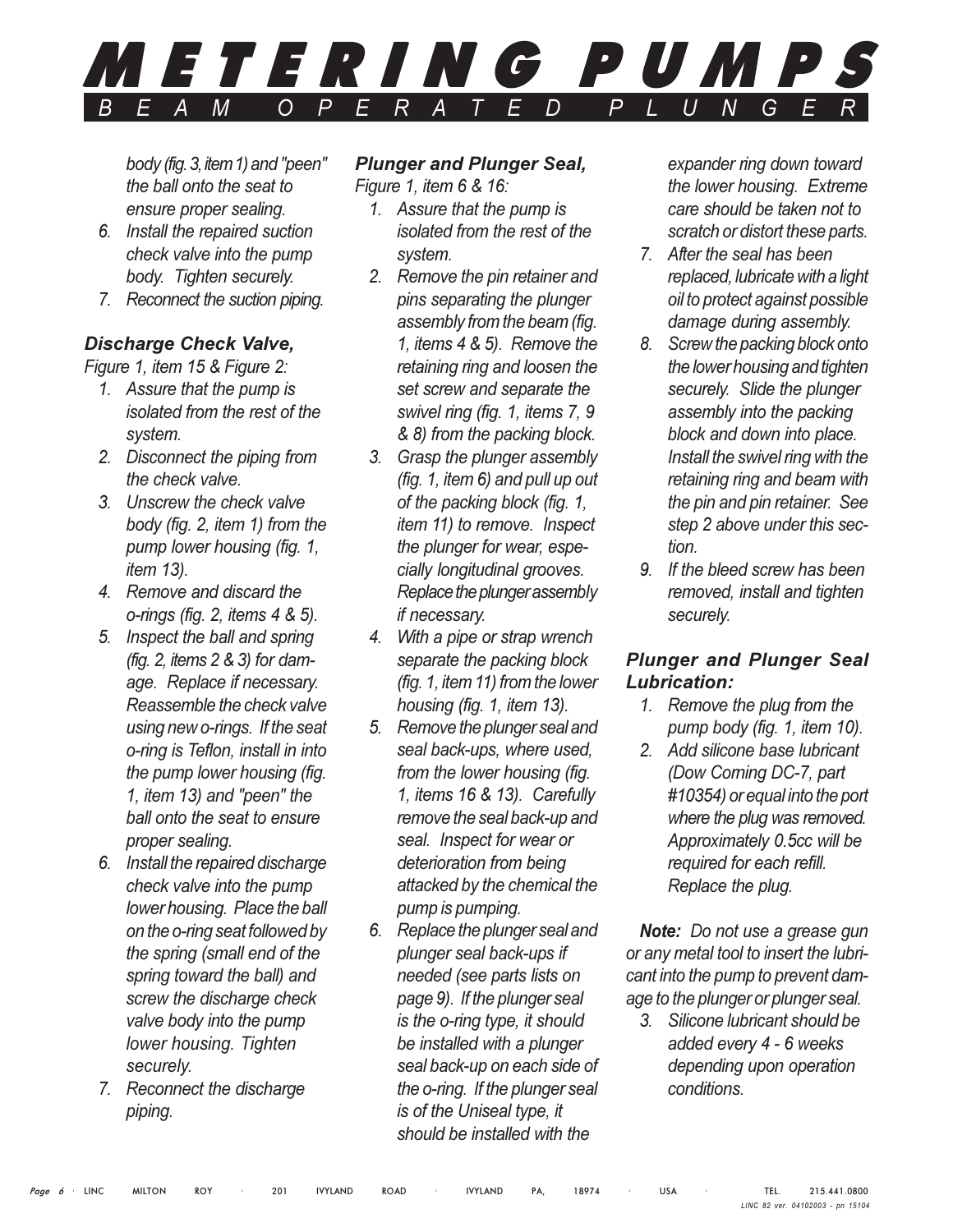<span id="page-6-0"></span>



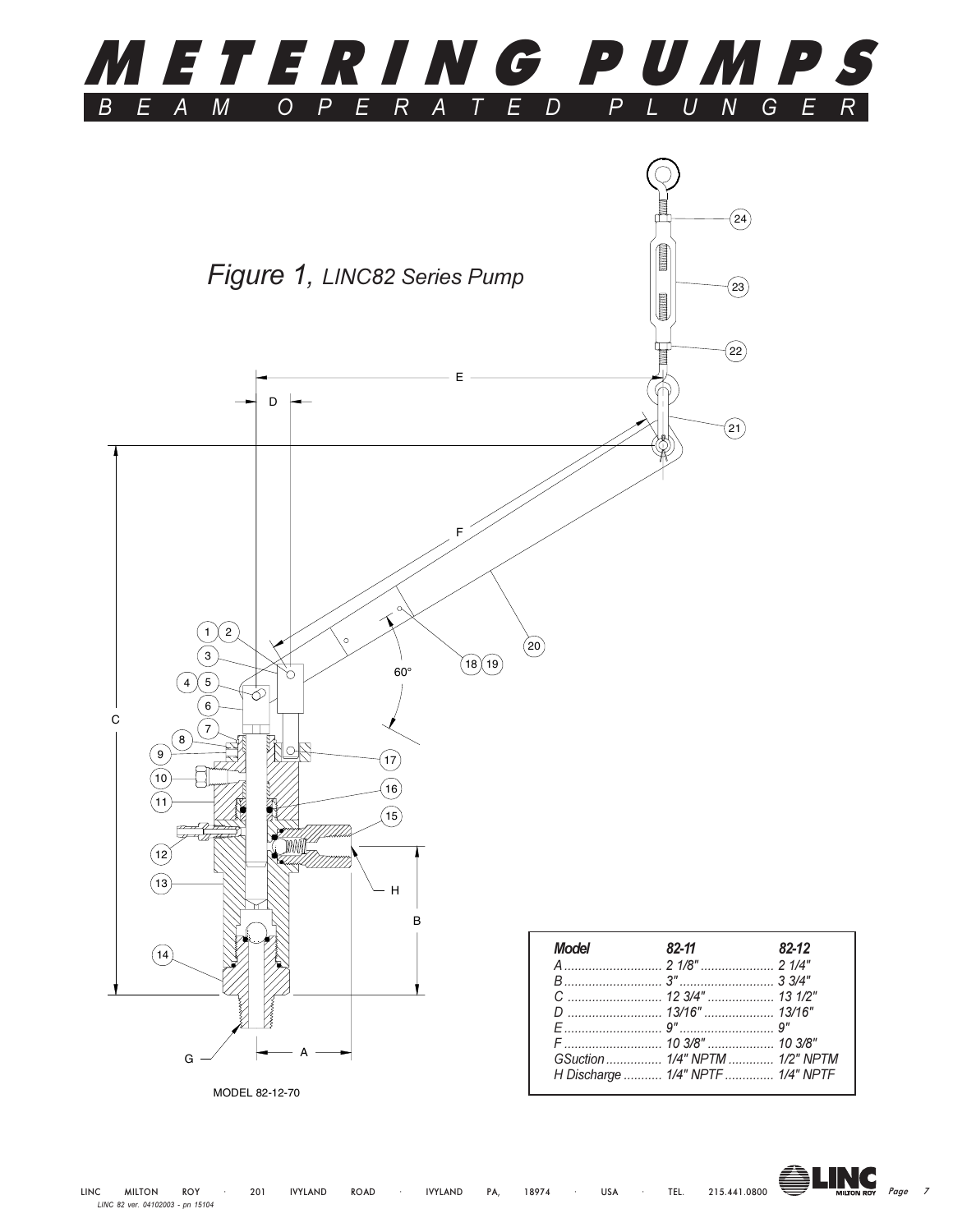### <span id="page-7-0"></span>METERING PUMPS  $\overline{R}$  $\overline{A}$  $\overline{D}$  $\overline{P}$  $\overline{I}$  $\overline{A}$  $\overline{P}$  $\overline{M}$  $\overline{M}$  $\overline{O}$  $E$  $\overline{11}$ G  $\overline{B}$  $E$ E  $\overline{R}$ F  $\tau$

# **LINC82 Series Parts List**

| 82 Pump Assembly<br><b>Model</b><br><b>Plunger Size</b> | $82 - 11$<br>1/4" | $82 - 12$<br>1/2" |                    |                 |              |
|---------------------------------------------------------|-------------------|-------------------|--------------------|-----------------|--------------|
| <b>Item</b>                                             | Part#             | Part#             | <b>Description</b> | <b>Material</b> | Qty          |
|                                                         |                   |                   |                    |                 | $\mathcal I$ |
|                                                         |                   |                   |                    |                 |              |
|                                                         |                   |                   |                    |                 |              |
|                                                         |                   |                   |                    |                 |              |
|                                                         |                   |                   |                    |                 |              |
|                                                         |                   |                   |                    |                 |              |
|                                                         |                   |                   |                    |                 |              |
|                                                         |                   |                   |                    |                 |              |
|                                                         |                   |                   |                    |                 |              |
|                                                         |                   |                   |                    |                 |              |
|                                                         |                   |                   |                    |                 |              |
|                                                         |                   |                   |                    |                 |              |
|                                                         |                   |                   |                    |                 |              |
|                                                         |                   |                   |                    |                 |              |
|                                                         |                   |                   |                    |                 |              |
|                                                         |                   |                   |                    |                 |              |
|                                                         |                   |                   |                    |                 |              |
|                                                         |                   |                   |                    |                 |              |
|                                                         |                   |                   |                    |                 |              |
|                                                         |                   |                   |                    |                 |              |
|                                                         |                   |                   |                    |                 |              |
|                                                         |                   |                   |                    |                 |              |
|                                                         |                   |                   |                    |                 |              |
|                                                         |                   |                   |                    |                 |              |
|                                                         |                   |                   |                    |                 |              |
|                                                         |                   |                   |                    |                 |              |

| Model<br>Assembly | 82-11<br>23423 | $82 - 12$<br>23607 | <b>Mounting Kit</b><br>Item Part# Part# Description | <i><b>Material</b></i> |  |
|-------------------|----------------|--------------------|-----------------------------------------------------|------------------------|--|
|                   |                |                    |                                                     |                        |  |
|                   |                |                    |                                                     |                        |  |
|                   |                |                    |                                                     |                        |  |
|                   |                |                    |                                                     |                        |  |
|                   |                |                    |                                                     |                        |  |
|                   |                |                    |                                                     |                        |  |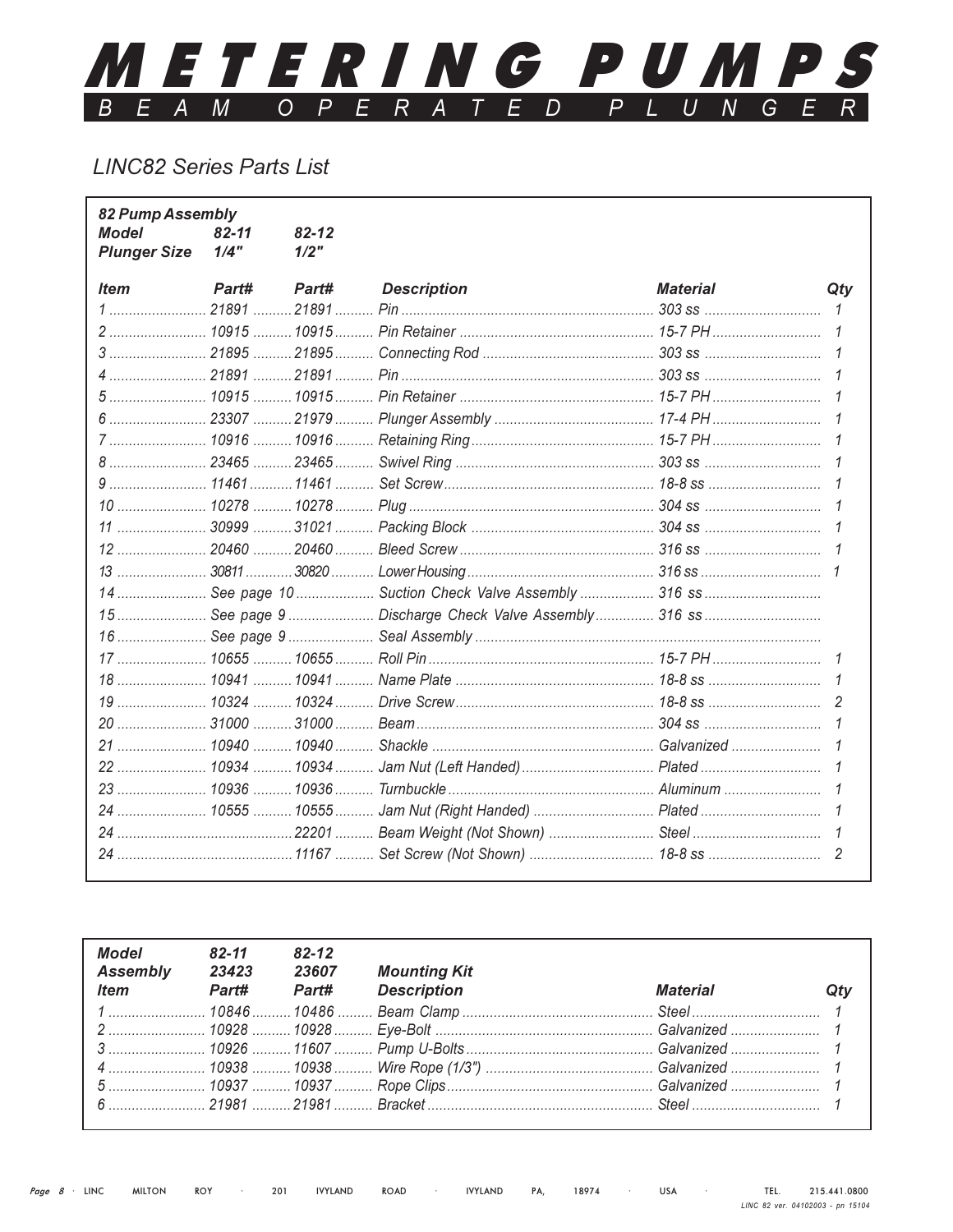<span id="page-8-0"></span>

Figure 2, Discharge Check Valve Reference fig. 1, item 15 Part # See Below

Figure 3, Suction Check Valve,

Reference fig. 1, item 14 Part # See Next Page





| Assembly    | 22624  | 22625  | 22626  | <b>Discharge Check Valve</b><br><b>One Piece Body</b>                                                                                                                                                                                                             |                                                                                                                                                                                                                               | Port Size 1/4" NPTF |
|-------------|--------|--------|--------|-------------------------------------------------------------------------------------------------------------------------------------------------------------------------------------------------------------------------------------------------------------------|-------------------------------------------------------------------------------------------------------------------------------------------------------------------------------------------------------------------------------|---------------------|
| <b>Item</b> | Part # | Part # | Part # | <b>Description</b>                                                                                                                                                                                                                                                | <b>Material</b>                                                                                                                                                                                                               |                     |
|             | 20570  | 20570  | 20570  |                                                                                                                                                                                                                                                                   |                                                                                                                                                                                                                               |                     |
|             | 10283  | 10283  | 10283  | <u>Garbide</u>                                                                                                                                                                                                                                                    |                                                                                                                                                                                                                               |                     |
|             |        |        |        | 10068 10068 10068 Spring 316 ss                                                                                                                                                                                                                                   |                                                                                                                                                                                                                               |                     |
|             | 10312  |        |        | $S$ eat $S$ eat $H$ un $H$ un $H$ un $H$ un $H$ un $H$ un $H$ un $H$ un $H$ un $H$ un $H$ un $H$ un $H$ un $H$ un $H$ un $H$ un $H$ un $H$ un $H$ un $H$ un $H$ un $H$ un $H$ un $H$ un $H$ un $H$ un $H$ un $H$ un $H$ un $H$ un $H$ un $H$ un $H$ un $H$ un $H$ |                                                                                                                                                                                                                               |                     |
|             |        |        |        |                                                                                                                                                                                                                                                                   |                                                                                                                                                                                                                               |                     |
|             |        |        | 10317  |                                                                                                                                                                                                                                                                   | Seat TFF TERROR Seat Seat Assessment of the Territory of the Seat Assessment of the Seat Assessment of the Seat Assessment of the Seat Assessment of the Seat Assessment of the Seat Assessment of the Seat Assessment of the |                     |
|             | 10482  |        |        |                                                                                                                                                                                                                                                                   |                                                                                                                                                                                                                               |                     |
|             |        |        |        | <u>20124 Seal Witrile Nitrile</u> Nitrile                                                                                                                                                                                                                         |                                                                                                                                                                                                                               |                     |
|             |        |        |        |                                                                                                                                                                                                                                                                   |                                                                                                                                                                                                                               |                     |

| Model 82-11 |                      | 82-12                     |                             |
|-------------|----------------------|---------------------------|-----------------------------|
|             | <i>Item</i> # Part # | Part #                    | <b>Material</b>             |
|             |                      |                           | 16 23350 23351 Fluorocarbon |
|             |                      | 16  23391  23392  Nitrile |                             |
|             |                      | 16  23390  23393  Kalrez  |                             |
|             |                      |                           |                             |
|             |                      |                           | 16 13007 13008 UHMWPE       |

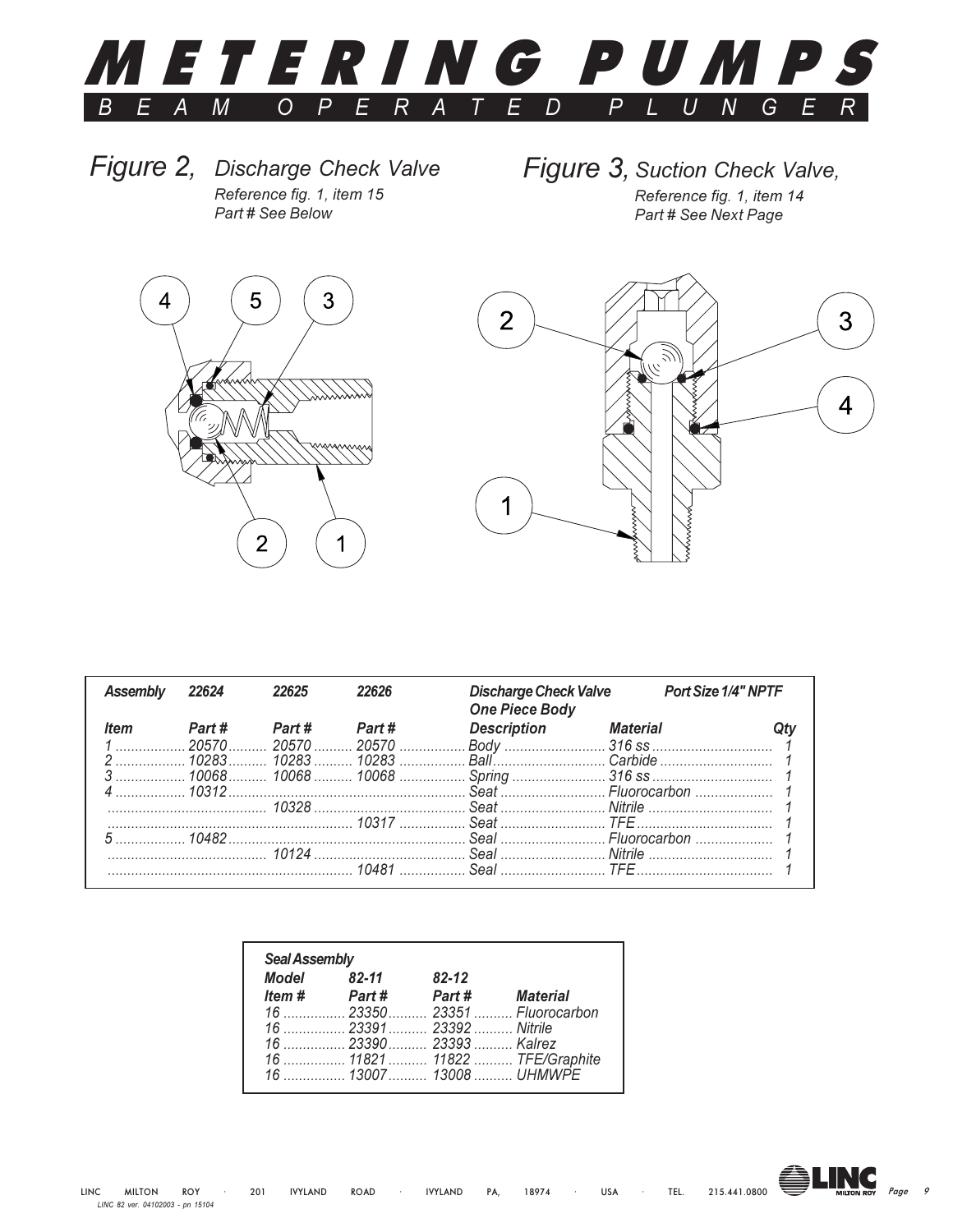### <span id="page-9-0"></span><u>METERING PUMPS</u>  $\overline{A}$  $\overline{A}$  $\overline{P}$  $\overline{L}$  $\overline{E}$  $\overline{M}$  $\overline{O}$  $\overline{P}$  $\overline{R}$  $\overline{E}$  $\overline{D}$  $\overline{U}$  $\overline{N}$  $B$  $E$  $G$  $\overline{E}$  $R<sub>1</sub>$  $\overline{T}$

| <b>Part Number 24773</b> |                    |        |                 | Port Size 1/4" NPTM |
|--------------------------|--------------------|--------|-----------------|---------------------|
| <i>ltem</i>              | <b>Description</b> | Part#  | Material        | Qty                 |
|                          |                    |        |                 |                     |
|                          |                    |        |                 |                     |
|                          |                    |        |                 |                     |
|                          |                    |        |                 |                     |
|                          |                    |        |                 |                     |
| <b>Part Number 24774</b> |                    |        |                 | Port Size 1/4" NPTM |
| <b>Item</b>              | <b>Description</b> | Part # | Material        | Qty                 |
|                          |                    |        |                 |                     |
|                          |                    |        |                 |                     |
|                          |                    |        |                 |                     |
|                          |                    |        |                 |                     |
|                          |                    |        |                 |                     |
| Part Number 24775        |                    |        |                 | Port Size 1/4" NPTM |
| <b>Item</b>              | <b>Description</b> | Part # | Material        | Qty                 |
|                          |                    |        |                 |                     |
|                          |                    |        |                 |                     |
|                          |                    |        |                 |                     |
|                          |                    |        |                 |                     |
|                          |                    |        |                 |                     |
| Part Number 24776        |                    |        |                 | Port Size 1/4" NPTM |
| ltem                     | <b>Description</b> | Part # | Material        | Qty                 |
|                          |                    |        |                 |                     |
|                          |                    |        |                 |                     |
|                          |                    |        |                 |                     |
|                          |                    |        |                 |                     |
|                          |                    |        |                 |                     |
| <b>Part Number 24778</b> |                    |        |                 | Port Size 1/2" NPTM |
| <b>Item</b>              | <b>Description</b> | Part # | <b>Material</b> | Qtv                 |
|                          |                    |        |                 |                     |
|                          |                    |        |                 |                     |
|                          |                    |        |                 |                     |
|                          |                    |        |                 |                     |
|                          |                    |        |                 |                     |
| <b>Part Number 24779</b> |                    |        |                 | Port Size 1/2" NPTM |
| <b>Item</b>              | <b>Description</b> | Part # | <b>Material</b> | Qty                 |
|                          |                    |        |                 |                     |
|                          |                    |        |                 |                     |
|                          |                    |        |                 |                     |
|                          |                    |        |                 |                     |
|                          |                    |        |                 |                     |
| Part Number 24780        |                    |        |                 | Port Size 1/2" NPTM |
| <b>Item</b>              | <b>Description</b> | Part#  | <b>Material</b> | Qty                 |
|                          |                    |        |                 |                     |
|                          |                    |        |                 |                     |
|                          |                    |        |                 |                     |
|                          |                    |        |                 |                     |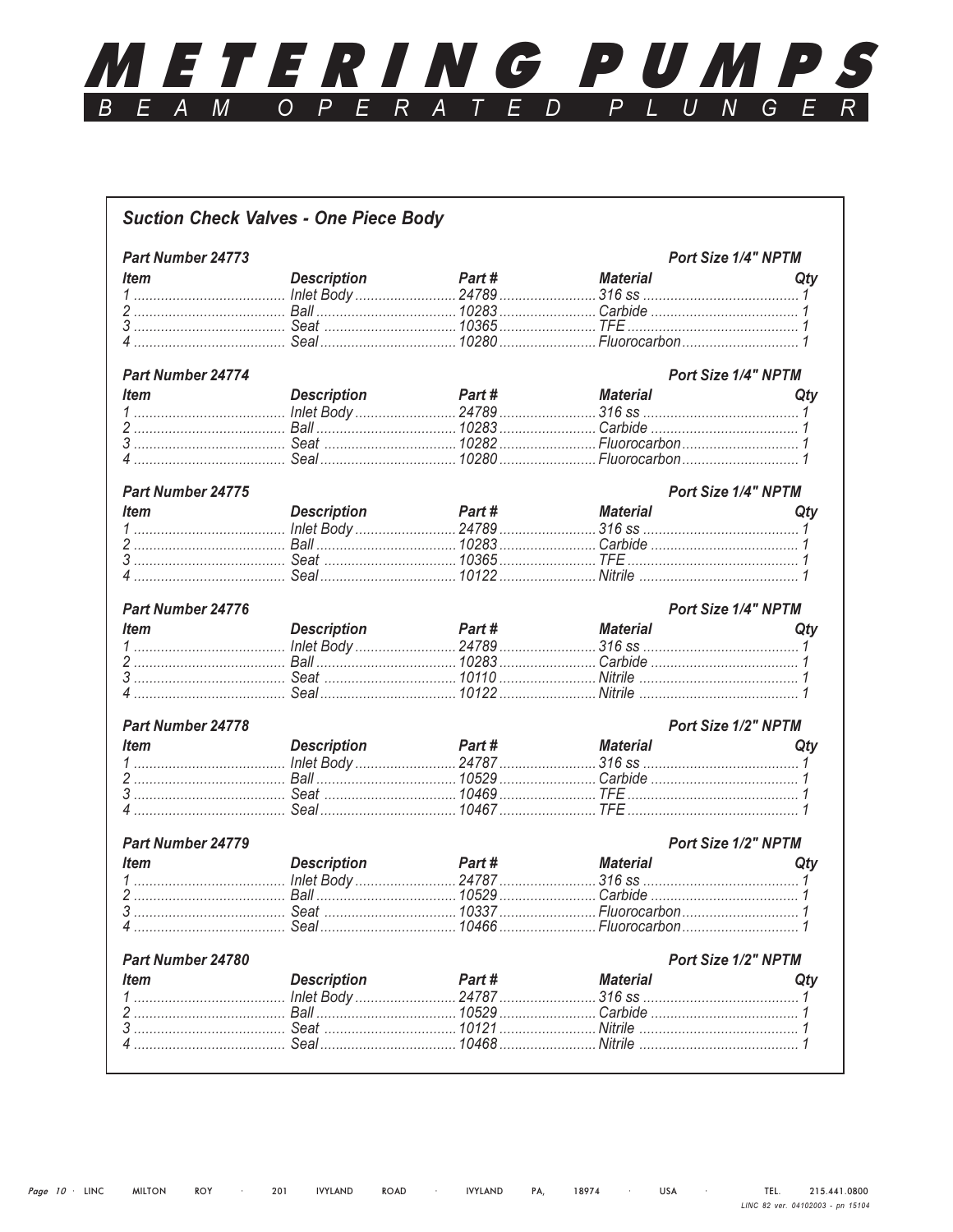<span id="page-10-0"></span>

Figure 4





Figure 5



QUARTS / DAY





 $\overline{11}$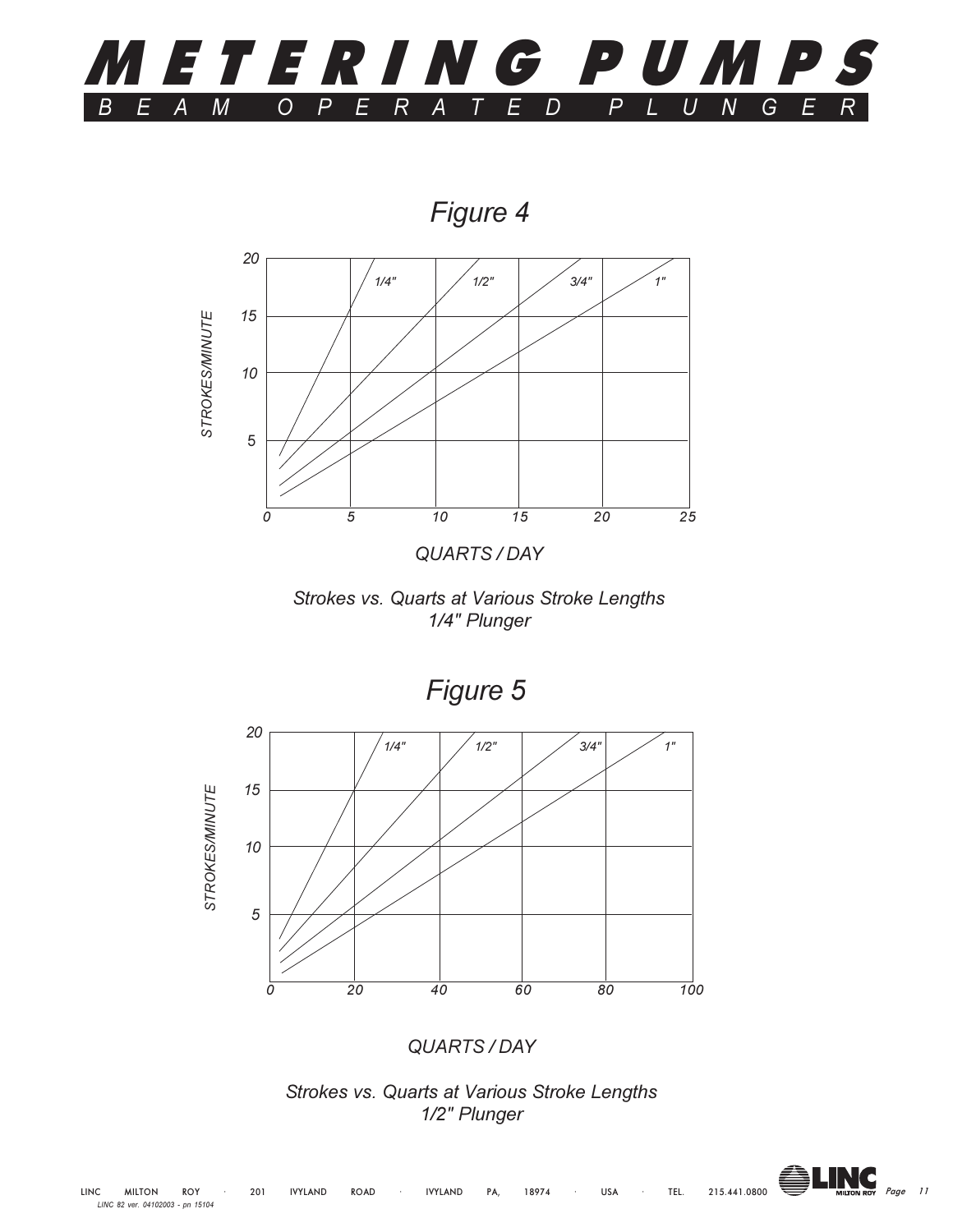

| - |
|---|
| — |
| - |
| — |
|   |
| — |
| - |
| - |
| — |
| — |
| — |
|   |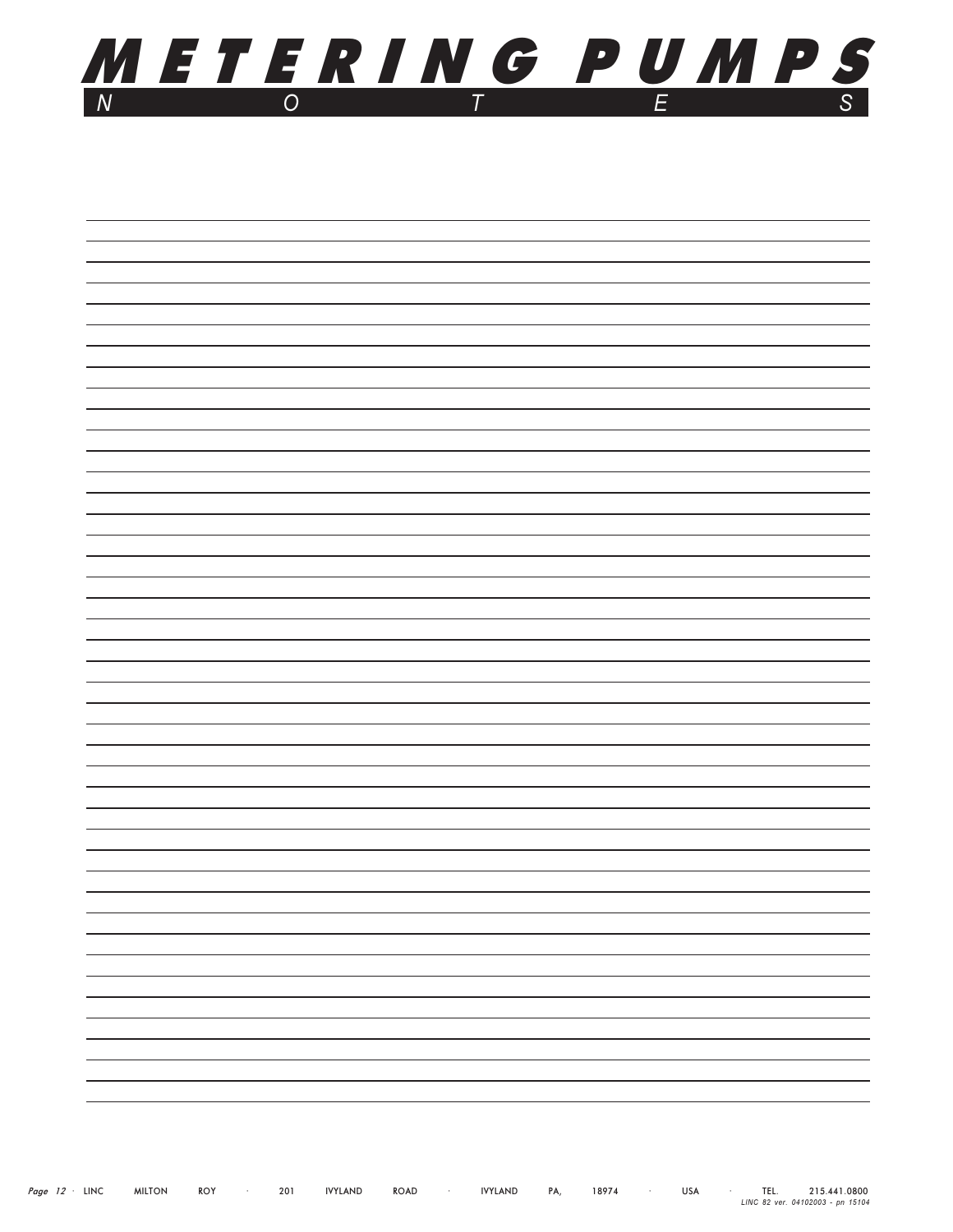

| $\overline{\phantom{0}}$ |
|--------------------------|
| —                        |
| —                        |
| —                        |
| $\overline{\phantom{0}}$ |
| -                        |
| $\overline{\phantom{0}}$ |
| -                        |
| —                        |
|                          |
| -                        |